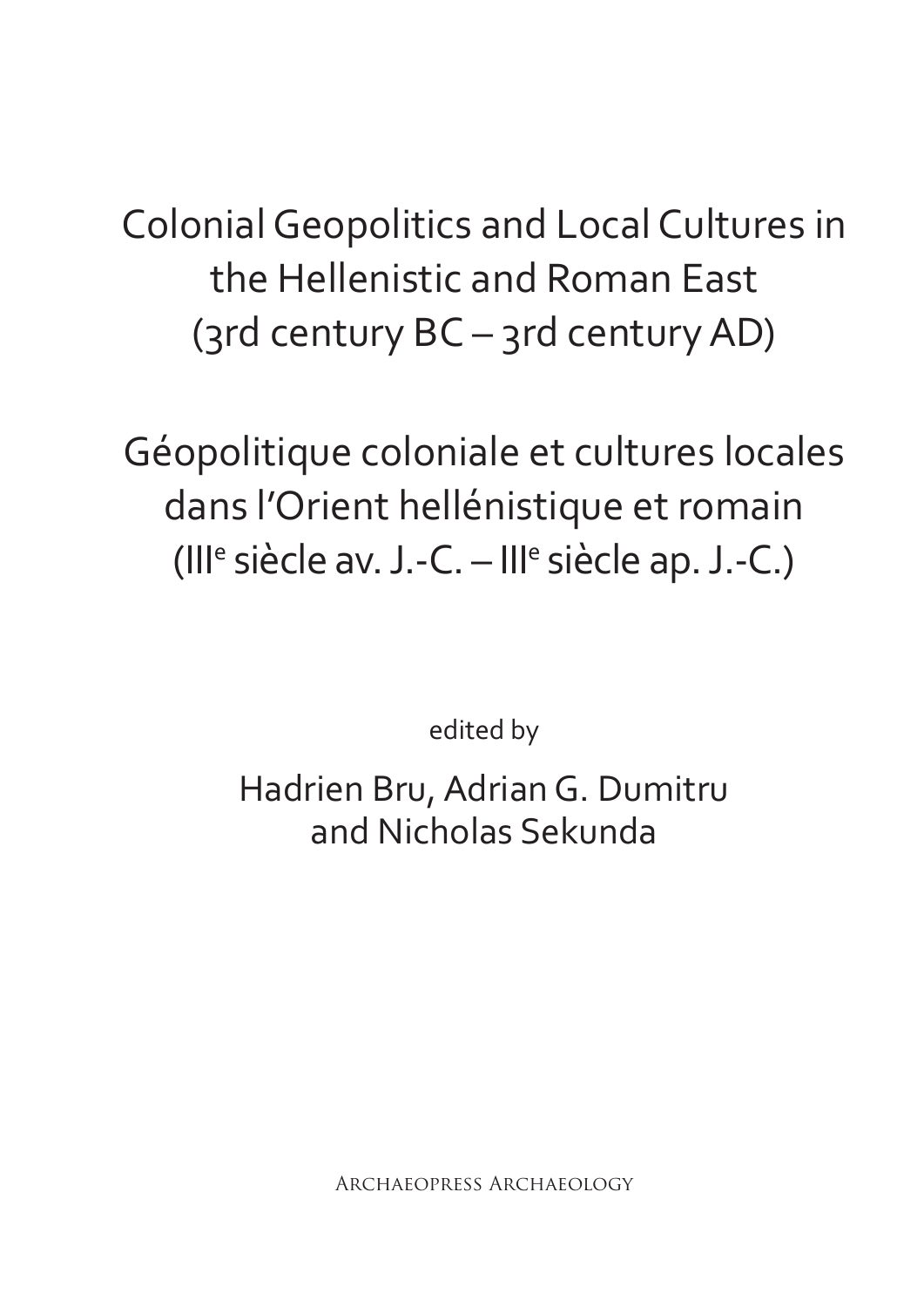

Archaeopress Publishing Ltd Summertown Pavilion 18-24 Middle Way Summertown Oxford OX2 7LG

www.archaeopress.com

ISBN 978-1-78969-982-1 ISBN 978-1-78969-983-8 (e-Pdf)

© Archaeopress and the individual authors 2021

Cover: Pisido-Graeco-Roman funerary stele from Tymbriada, 2nd-3rd century AD (Pisidia, Turkey) © Ph. Hadrien Bru

All rights reserved. No part of this book may be reproduced, or transmitted, in any form or by any means, electronic, mechanical, photocopying or otherwise, without the prior written permission of the copyright owners. This book is available direct from Archaeopress or from our website www.archaeopress.com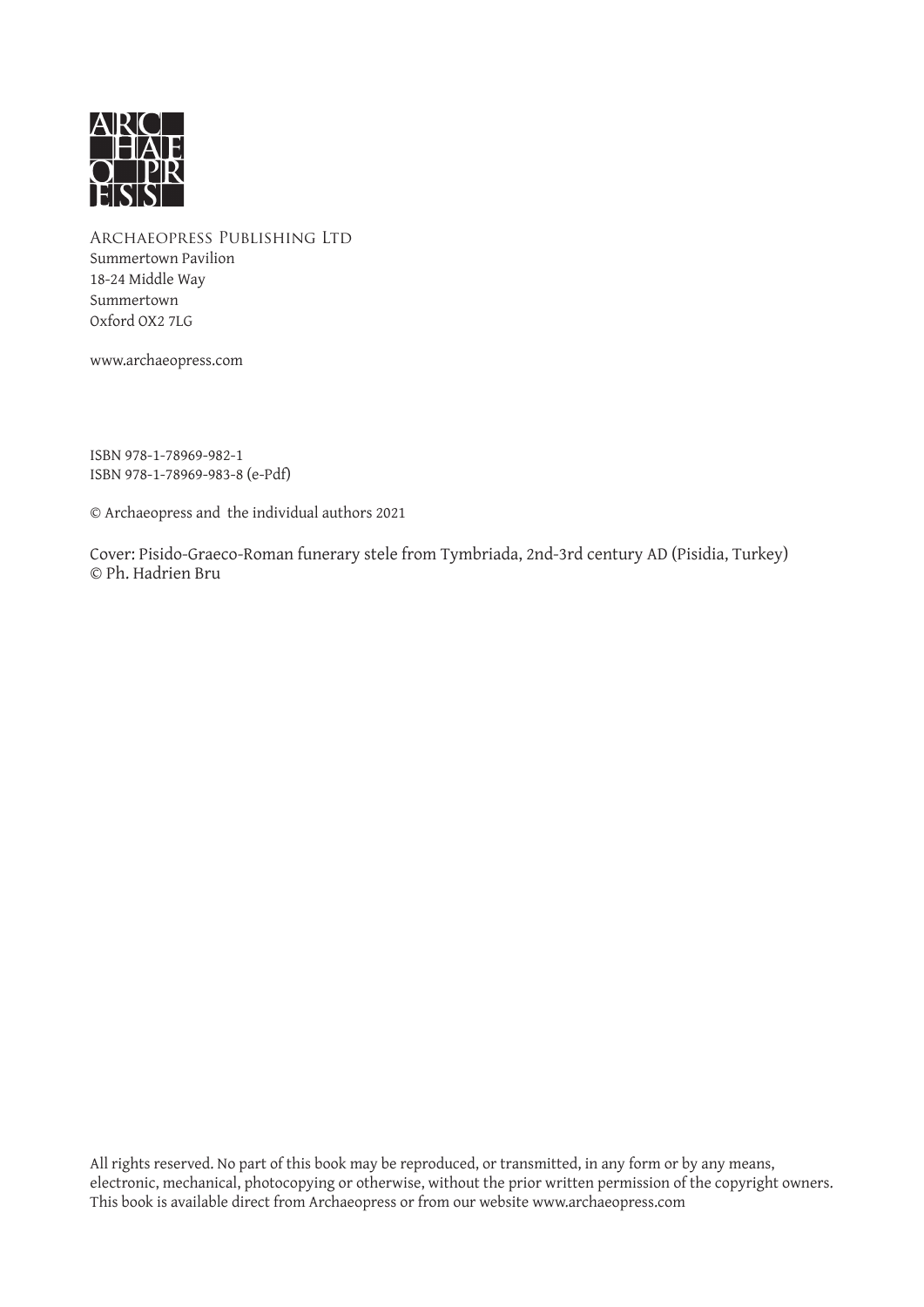# **Contents**

| Part 1                                                                                                                                                                               |
|--------------------------------------------------------------------------------------------------------------------------------------------------------------------------------------|
| Territories and colonial settlements                                                                                                                                                 |
| Margherita Facella                                                                                                                                                                   |
| The territory of Hierapolis in Phrygia after the Greek colonization and some remarks on Nikaia<br>in Bithynia and Apollonia in Pisidia: the evidence from archaeological surveys and |
| Giuseppe Scardozzi                                                                                                                                                                   |
| Adrian Dumitru                                                                                                                                                                       |
| Nicholas Sekunda                                                                                                                                                                     |
| Hadrien Bru                                                                                                                                                                          |
| Part 2                                                                                                                                                                               |
| Economics and imperial domination                                                                                                                                                    |
| The introduction of Hellenic cults in Seleukid Syria: colonial appropriation and<br>Rolf Strootman                                                                                   |
| Les relations entre les Thraces et les cités grecques de la mer Noire : conflits, alliances, transferts                                                                              |
| Adrian Robu                                                                                                                                                                          |
| Late cistophoric production during the Mithridatic Wars: a comparison between the mints of                                                                                           |
| Lucia Francesca Carbone                                                                                                                                                              |
| Regional currencies within an empire. Bronze coinages of Greece and Asia at the time of the Roman<br>Gilles Bransbourg                                                               |
|                                                                                                                                                                                      |
| Part 3<br>Indigenous cultures and colonial contacts                                                                                                                                  |

| Richard Wenghofer |  |
|-------------------|--|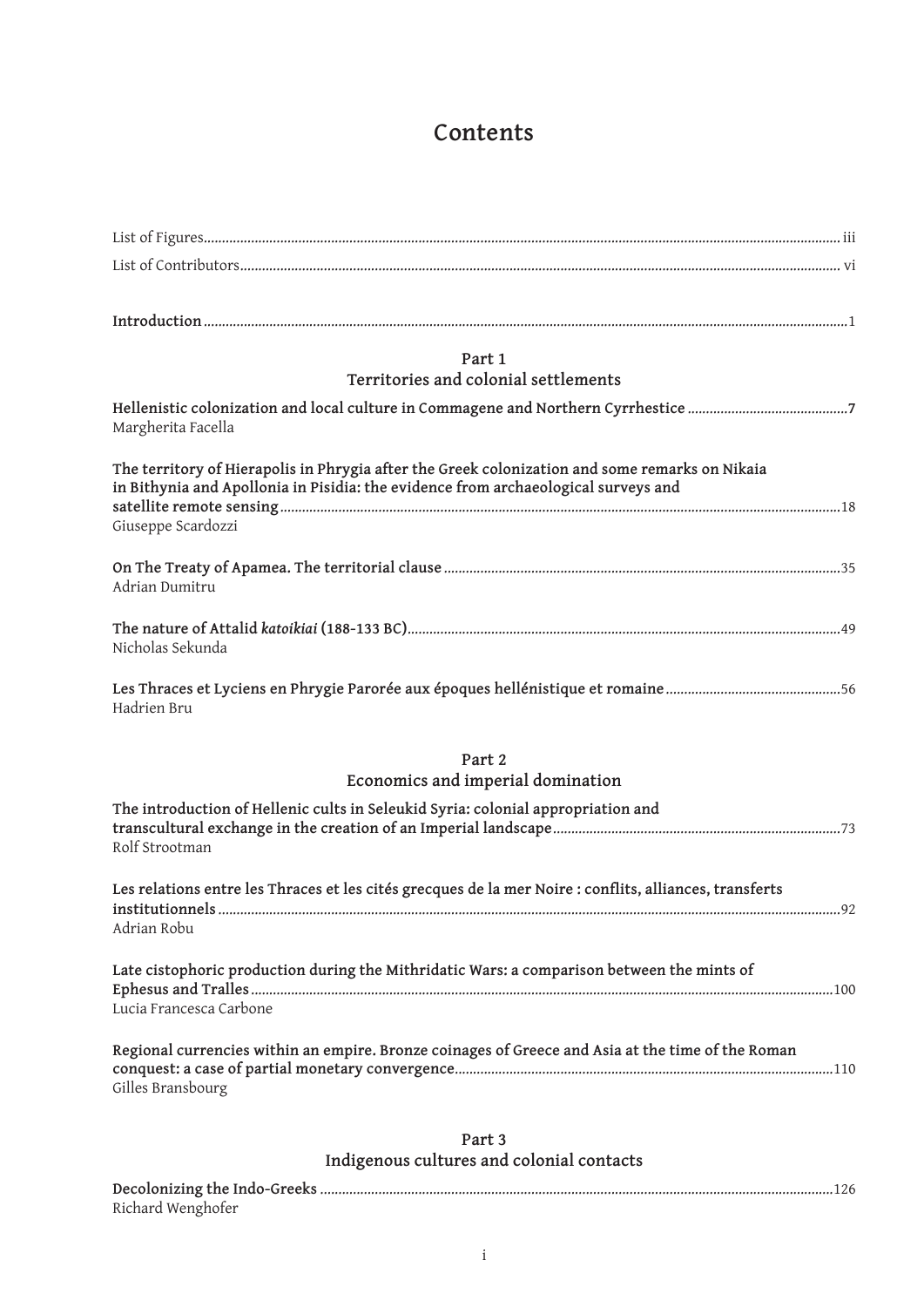| Entre perte d'autonomie, acculturation et intégration : les incolae de la colonie romaine de Dion137<br>Julien Demaille |
|-------------------------------------------------------------------------------------------------------------------------|
| Oleg Gabelko                                                                                                            |
| Les chrétiens d'Asie Mineure et l'évangélisation du Barbaricum danubien (IIIe-IVe siècles).<br>Attila Jakab             |
| Part 4                                                                                                                  |
| Forms of military presence                                                                                              |
| D.J. Houle                                                                                                              |
| Katherine Low                                                                                                           |
| Two military camps on the Roman Limes: Dura-Europos and Novae (an example of Roman Imperial<br>Oleg Alexandrov          |
| The political propaganda of the cities of Thrace and the Asianic provinces.<br>Ivo Topalilov                            |
|                                                                                                                         |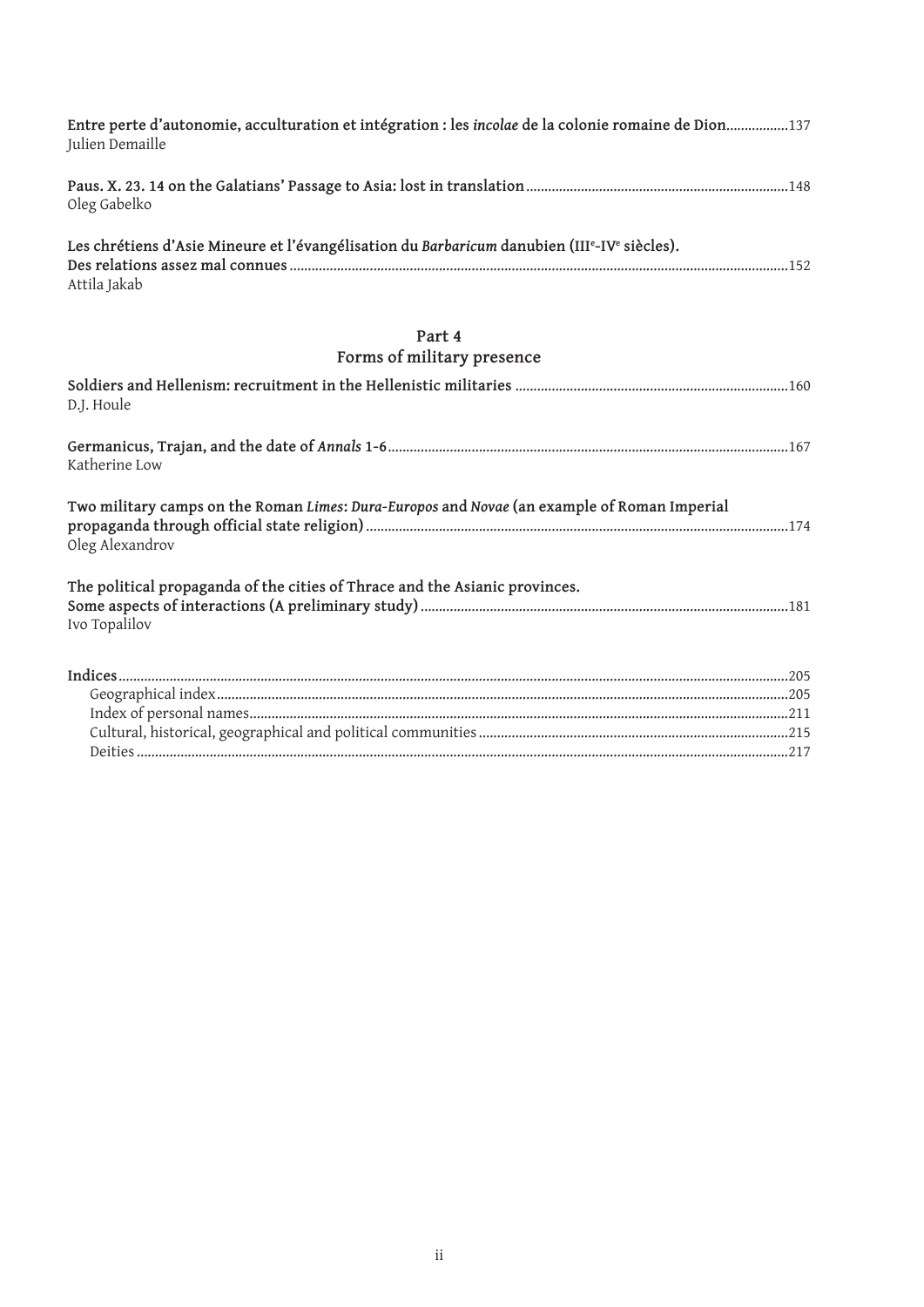# **List of Figures**

### **Part 1 Territories and colonial settlements**

Giuseppe Scardozzi: **The territory of Hierapolis in Phrygia after the Greek colonization and some remarks on Nikaia in Bithynia and Apollonia in Pisidia: the evidence from archaeological surveys and satellite remote sensing**

| Figure 2. DEM of the territory of Hierapolis based on data from Advanced Spaceborne Thermal Emission and                   |  |
|----------------------------------------------------------------------------------------------------------------------------|--|
|                                                                                                                            |  |
|                                                                                                                            |  |
|                                                                                                                            |  |
|                                                                                                                            |  |
| Figure 6. The central part of the northern sector of the Uzunpinar plateau in a space photograph taken by satellite        |  |
|                                                                                                                            |  |
|                                                                                                                            |  |
|                                                                                                                            |  |
|                                                                                                                            |  |
|                                                                                                                            |  |
| Figure 11. A detail from a space photograph taken in 1963 by satellite Corona KH-4 covering Iznik-Nikaia and               |  |
|                                                                                                                            |  |
| Figure 12. The plain of Uluborlu and the site of Apollonia in Pisidia in a space photograph taken by                       |  |
|                                                                                                                            |  |
|                                                                                                                            |  |
| Figure 14. A) a view of the Byzantine city walls from the west; B) a detail of the fortification and the pentagonal tower; |  |
|                                                                                                                            |  |
|                                                                                                                            |  |
| Figure 16. Indigenous gods of the territory of Hierapolis adopted in the Greek pantheon and assimilated to                 |  |
|                                                                                                                            |  |
|                                                                                                                            |  |

Hadrien Bru: **Les Thraces et Lyciens en Phrygie Parorée aux époques hellénistique et romaine** Carte: La Phrygie Parorée et le Taurus méridional...................................................................................................................................... 59

# **Part 2**

## **Economics and imperial domination**

#### Rolf Strootman: **The introduction of Hellenic cults in Seleukid Syria: colonial appropriation and transcultural exchange in the creation of an Imperial landscape**

#### Lucia Francesca Carbone: **Late cistophoric production during the Mithridatic Wars: a comparison between the mints of Ephesus and Tralles**

| o o o o o como contento o compondo o como contento e contento e contento de la contenta de la contenta de la c |  |
|----------------------------------------------------------------------------------------------------------------|--|
|                                                                                                                |  |
|                                                                                                                |  |
|                                                                                                                |  |
|                                                                                                                |  |
|                                                                                                                |  |
|                                                                                                                |  |
|                                                                                                                |  |
|                                                                                                                |  |
|                                                                                                                |  |
|                                                                                                                |  |
|                                                                                                                |  |
|                                                                                                                |  |
|                                                                                                                |  |
|                                                                                                                |  |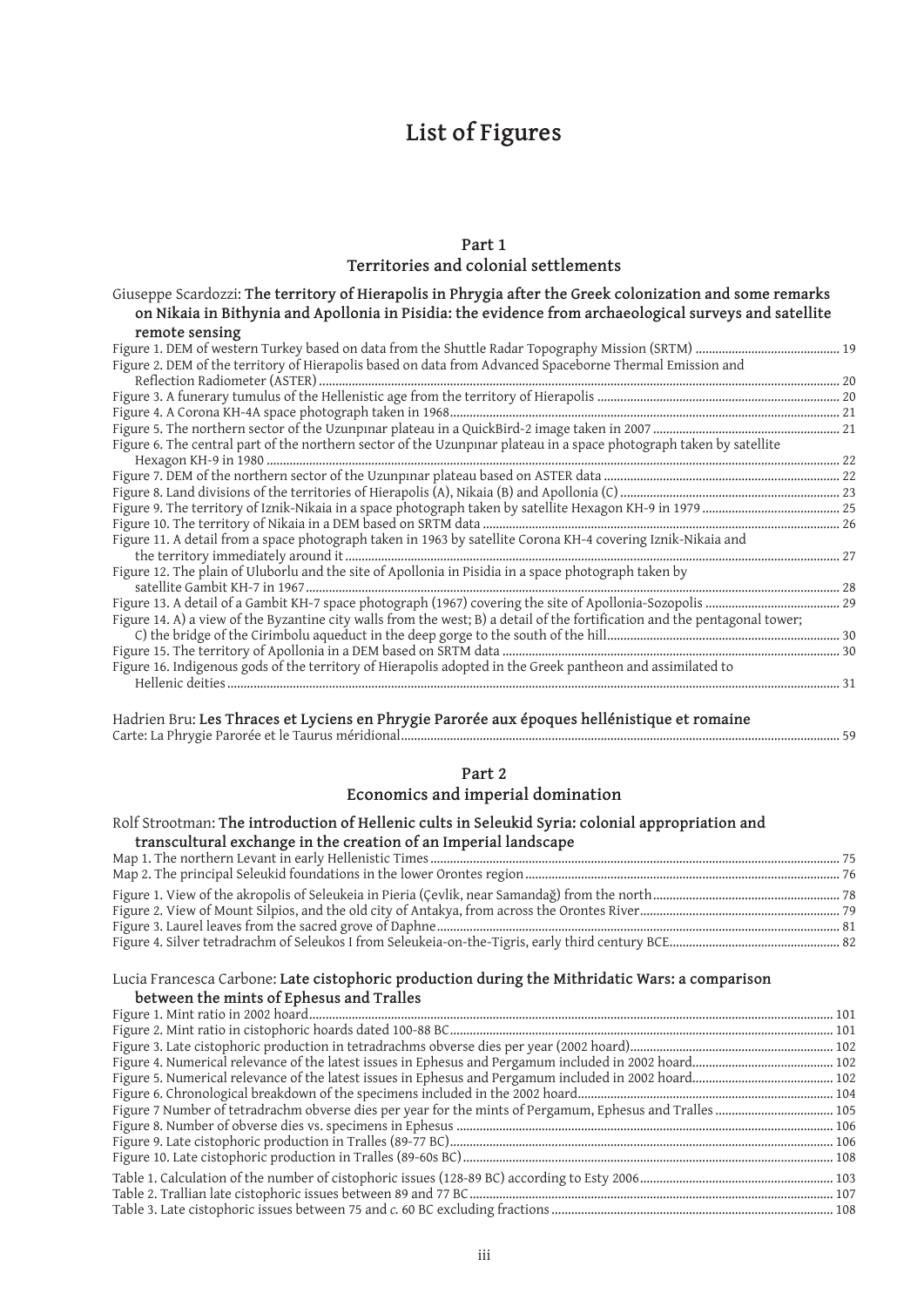### Gilles Bransbourg: **Regional currencies within an Empire. Bronze coinages of Greece and Asia at the time of the Roman conquest: a case of partial monetary convergence**

| Chart 1. Weights of 986 denarii from the American Numismatic Society's collection, between 211 and 117 BC  111                 |  |
|--------------------------------------------------------------------------------------------------------------------------------|--|
|                                                                                                                                |  |
| Chart 3. Weights of 313 Peloponnesian bronze coins from the American Numismatic Society, from the late 5th century BC          |  |
|                                                                                                                                |  |
| Chart 4. Weights of 985 Macedonian bronze coins from the American Numismatic Society, from the 5th century BC until            |  |
|                                                                                                                                |  |
| Chart 5. Weight histogram of 723 Asia Minor bronze coins from the American Numismatic Society, 30 BC - AD 117 121              |  |
| Chart 6. Weight histogram of 268 Asia Minor bronze coins from the American Numismatic Society, 133-30 BC  121                  |  |
| Chart 7. Chart 4: Weight histogram of 780 Asia Minor bronze coins from the American Numismatic Society, c. 300-133 BC 122      |  |
| Plates 1 and 2. Greek hemiobols, silver and bronze: 1. Peloponnesus, Psophis, hemiobol; 2. Peloponnesus, Messenia,             |  |
|                                                                                                                                |  |
| Plates 3, 4 and 5. Roman Republican bronze asses, decreasing weights: 3. Rome (Crescent symbol), as;                           |  |
|                                                                                                                                |  |
| Plates 6, 7, 8 and 9. Sestertius, from silver to bronze: 6. Rome (T. Carisius), sestertius; 7. Achaia (L. Sempronius Atratinus |  |
| serving Marc Antony), sestertius; 8. Asia, Pergamum? (under Augustus), sestertius; 9. Rome (C. Gallius Lupercus, under         |  |
|                                                                                                                                |  |
| Plates 10 and 11. Imperial as, provincial assarion (Augustus): 10. Rome (Tiberius under Augustus), as;                         |  |
|                                                                                                                                |  |

#### **Part 3**

## **Indigenous cultures and colonial contacts**

### Julien Demaille: **Entre perte d'autonomie, acculturation et intégration : les** *incolae* **de la colonie romaine de Dion**

| Figure 2. Répartition des porteurs et des non-porteurs de gentilice sur le territoire de la colonie romaine de Dion 142 |
|-------------------------------------------------------------------------------------------------------------------------|

### **Part 4**

# **Forms of military presence**

## Oleg Alexandrov: **Two military camps on the Roman** *Limes***:** *Dura-Europos* **and** *Novae* **(an example of**

# **Roman Imperial propaganda through official state religion)**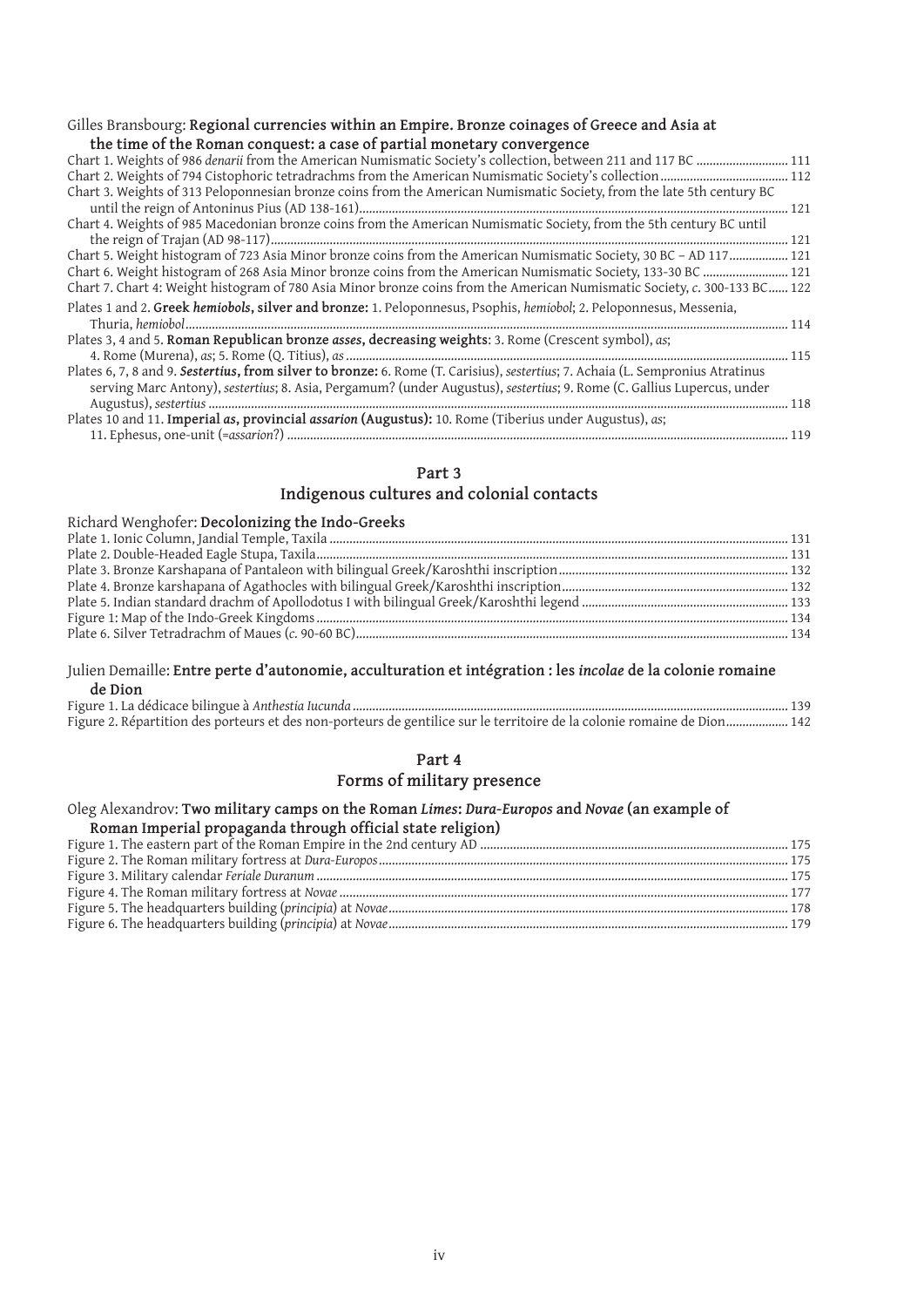# **List of contributors**

**Oleg Alexandrov**, Faculty Member, University of Veliko Tarnovo (Bulgaria)

**Gilles Bransbourg**, Institute for the Study of the Ancient World (New York University), American Numismatic Society (USA)

**Hadrien Bru**, Faculty Member, Institut des Sciences et Techniques de l'Antiquité, Université de Bourgogne-Franche Comté (Besançon, France)

**Lucia Carbone**, American Numismatic Society (New York, USA)

**Julien Demaille**, Institut des Sciences et Techniques de l'Antiquité, Université de Bourgogne-Franche Comté (Besançon, France)

**Adrian Dumitru**, University of Bucharest/IGR (Romania)

**Margherita Facella**, Faculty Member, Universita degli Studi di Pisa (Italy)

**Oleg Gabelko**, Faculty Member, Russian State University for the Humanities (Moscow, Russia) **D.J. Houle**, University of Waterloo (Canada)

**Attila Jakab**, Faculty Member, Civitas Europica Centralis (Budapest, Hungary)

**Katherine Low**, Oxford University (UK)

**Adrian Robu**, Faculty Member, Université Paris VIII, (France)

**Giuseppe Scardozzi**, Istituto per i Beni Archeologici e Monumentali (CNR Lecce, Italy)

**Nicholas Sekunda**, Faculty Member, Institute of Archaeology and Ethnology, University of Gdańsk (Poland)

**Rolf Strootman**, Faculty Member, Utrecht University (Netherlands)

**Ivo Topalilov**, Faculty Member, Institute of Balkan Studies and Center of Thracology 'Prof. Alexander Fol' - Bulgarian Academy of Sciences (Sofia, Bulgaria)

**Richard Wenghofer**, Faculty Member, Nipissing University (Canada)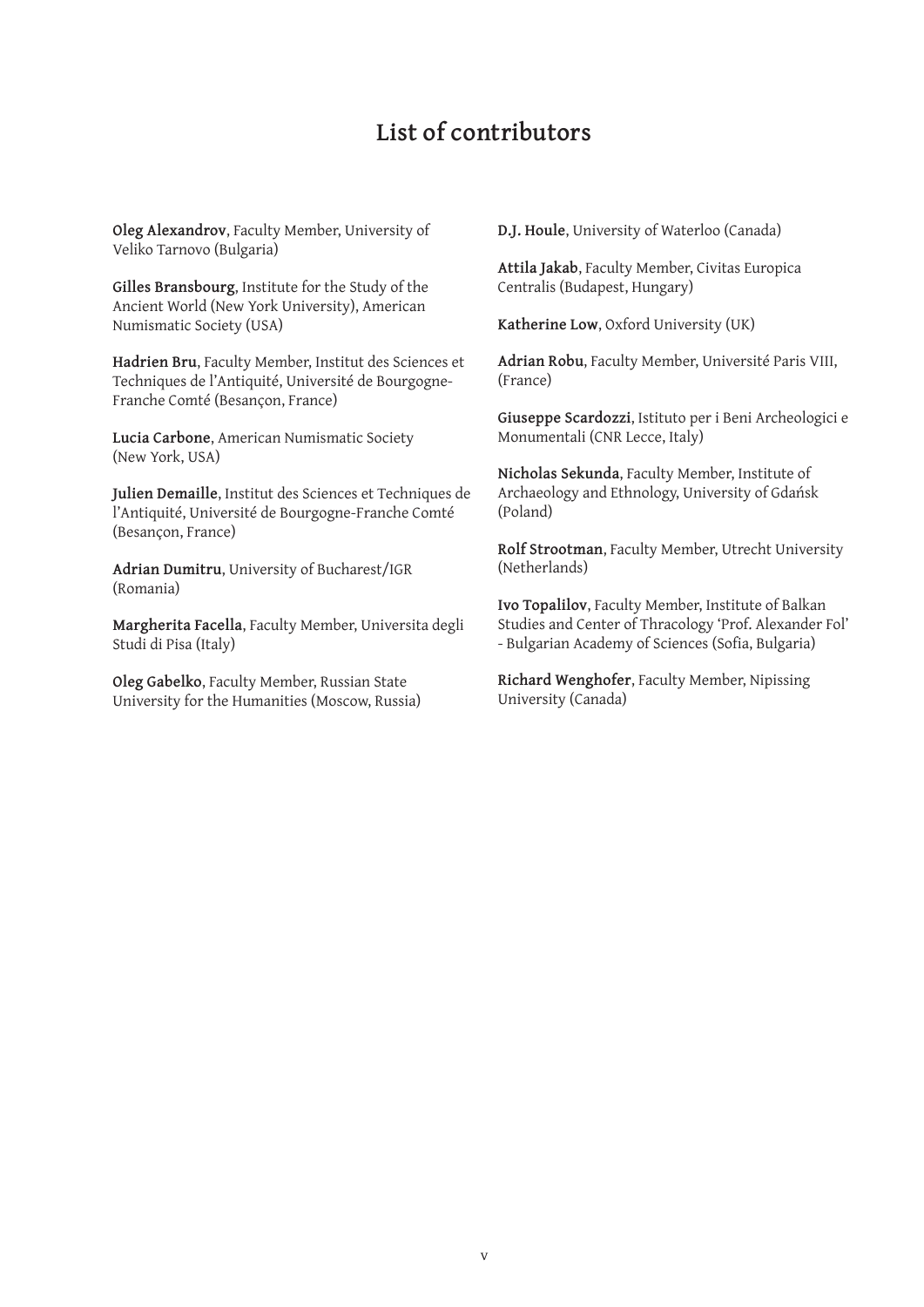To the memory of Anton Powell (1947-2020) and Alexandru Avram (1956-2021)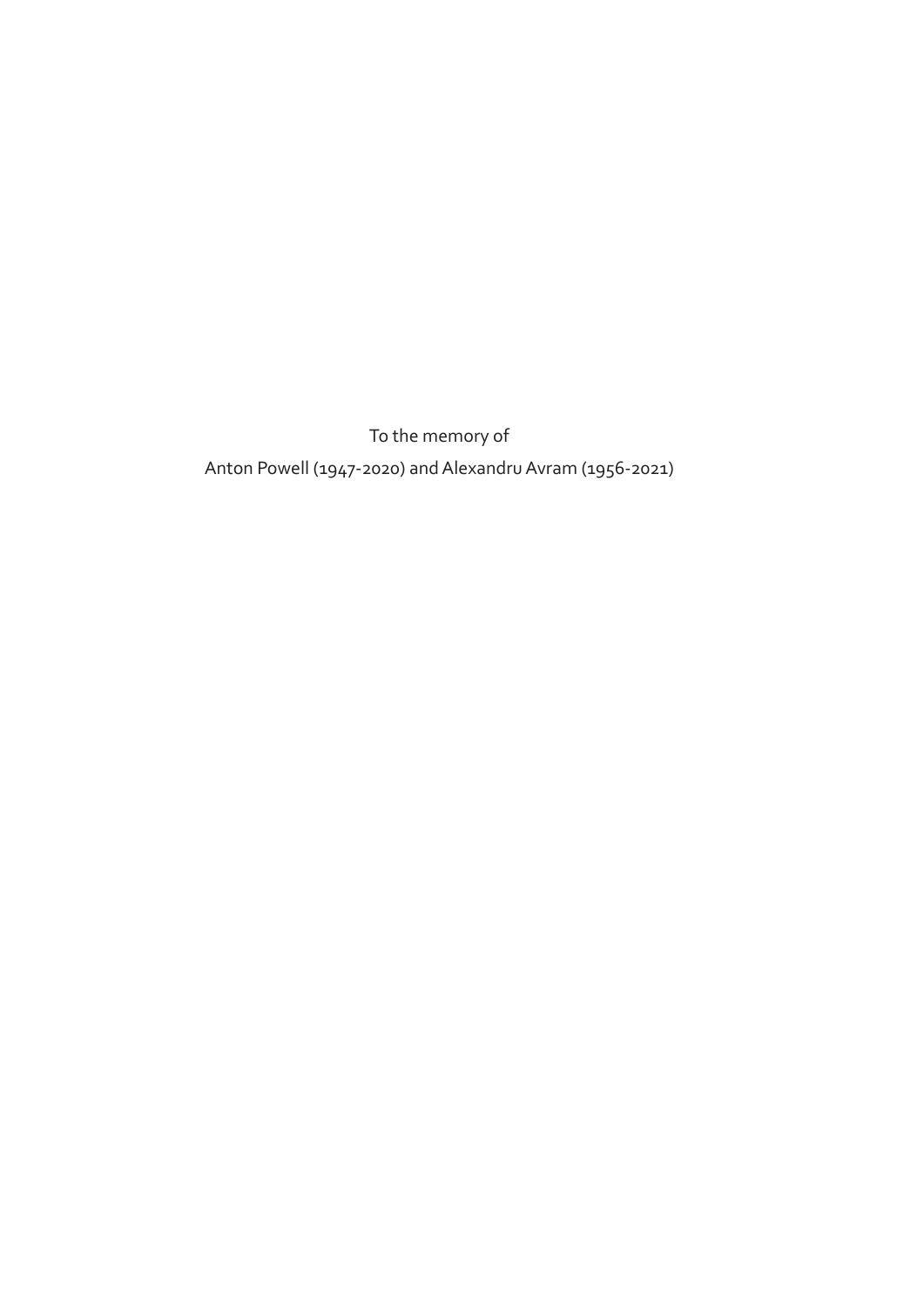# **Introduction**

The contributions published in this volume in the main constitute the proceedings of a panel entitled 'Colonial geopolitics and local cultures in the Hellenistic and Roman East (3rd century BC – 3rd century AD)' which was held during the *Celtic Conference in Classics 2014* (Edinburgh, Scotland, June 25-28th 2014), but the editors have taken the opportunity to also incorporate a number of papers given previously at the panel 'Les relations entre les Balkans et l'Asie Mineure, de l'époque classique à la période byzantine (Ve s. av. J.-C. - Ve s. ap. J.-C.)' which convened at Mamaia (Romania, September 23-27th, 2012) under the aegis of the *Symposium international Le Livre. La Roumanie. L' Europe. 5e édition*. Due to various reasons, the final publication of both these panels has, alas, been delayed, but it is now a pleasure, at last, to produce a thematic volume incorporating all these papers. We wish to thank all the contributors for their patience, hoping that this volume will answer their expectations. The text which follows is by Hadrien Bru and is taken from the Introductory Panel of the *Celtic Conference in Classics*.

Hadrien Bru, Adrian G. Dumitru, Nicholas Sekunda

#### $\wp$

To begin, I would like to thank you sincerely for coming to be here with us in Edinburgh, in these northern territories and *eschata*, which will become central for us for a while. I am above all grateful to those who came here at their own expense, manifesting their interest in coming to this meeting despite the financial difficulties involved. Many thanks are of course due to Douglas Cairns and to Anton Powell for organizing such a huge event including no less than seventeen panels, as you know. Regrettably my former PhD advisor Maurice Sartre has not been able to attend.

### **The Context of this Conference**

Another reason for thanking you for attending is the necessity of informing you, if you are not aware already, that you are heroes, as specialists in ancient history, a kind of person that is soon bound to disappear, because the neoconservative, liberal and authoritarian governments which we are facing, have decided to end the financial support for the Humanities and Social Sciences we used to benefit from in the past, especially in Europe. This is mostly because we do not produce any direct added value which can be measured in financial terms. Obviously the big companies or corporations are not interested in the social criticism

which arises from our studies. Consequently they deny the importance of Humanities and Cultural Studies as a whole, representing an incredible threat almost imperceptible to us, even if we have heard about certain twentieth century 'régimes' able to destroy the cultures. Most scholars have been surprised by this quite recent and violent attack against Humanities, which have been the basis of western culture for four hundred years, and people who thought that the University was an eternal institution are about to be highly disappointed, although we already saw clear signs of the trend fifteen years ago. I am referring to the programmatic disappearance of the University we used to know, open to the world and to universal knowledge and cultures. As concerns us, the sciences of Antiquity are of course considered useless for modern societies, and the way in which we have practiced our art since the nineteenth century has been brought into question. I fear that after a few decades, there will be very few of us left to study ancient societies officially, first because of a lack of political will, second because we need a lot of time to work on the historical or archaeological sources, and third because our studies or topics are often misunderstood and despised.

But we are still here, in the field or in the libraries, to describe, to analyse and to write on Ancient History which was the basis of what has happened up to the present day. This is all in our hands. There is no more time for division and dispersion. If we want to survive, I am convinced that we have to work together closely, historians, archaeologists, epigraphists, specialists in numismatics, linguistics, etc. We have to do this, on the one hand, because it is technically necessary, and on the other hand because we have no other choice. We have to combine our energy, our knowledge, and our technical know-how, for both scientific and personal reasons.

It is essential to find new dynamics, in the first place if we wish to carry on with Ancient studies, and second in order to publish new things together according to the highest standards. On this point, I think that we have to work with huge international publishing houses, but also with local university presses, trying to find a balance. In my opinion, we have to bear in mind that our books and articles will perhaps be discovered by potential readers much later on, maybe within one or two centuries, but at that time, I would like to think or to believe that our writings will be useful to build, or rebuild, other, better societies. That is why in my opinion we have two main missions: to write documented

Colonial Geopolitics and Local Cultures (Archaeopress 2021): 1–5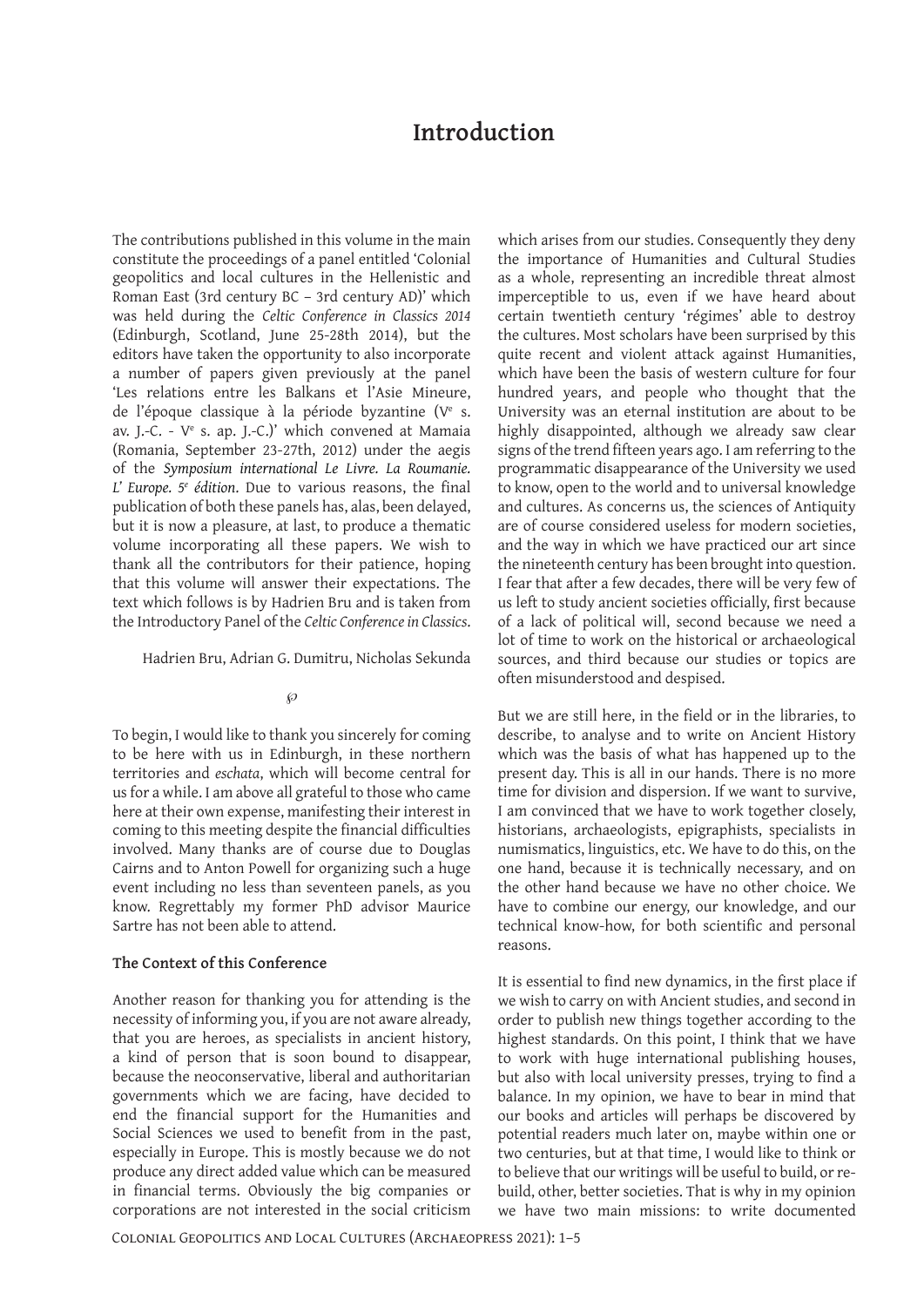synthesizes, and to propose new studies opening to future research angles for the next generations.

Right now, together with Adrian Dumitru and Nicholas Sekunda, I have chosen to question the connection between Colonial Geopolitics and Local Cultures on a quite long timespan running through the Hellenistic and Roman periods. But before we deal with the research tasks directly, a few words on language. In which language should we communicate within our field? We obviously know that this significant choice is driven by social, sociological, cultural and political issues. Should we favour English as the vehicular language, eliminating the other languages as vernacular dialects bound to disappear, 'vouées à disparaître'?

Of course not, because it would be absurd to promote a sole and unique dominating language, and at the same time to study cultural diversity in Antiquity. As General Editor of the *Historical and Archaeological Atlas of Ancient Asia Minor*, I have defended the need and the right of writing history in English, but also in German, in French and in Italian. It is naturally a cultural choice. Maybe there is a connection between this choice and my present work on Hellenistic and Roman Phrygia Paroreios, where the Greek language overwhelmed the Phrygian and Pisidian languages, although it took time, as the native languages were spoken in this region since the Bronze Age.

The organizers of conference series the *Celtic Conferences in Classics* have chosen that the second conference language is French. The conferences have been organized from the beginning in the 1990s onwards, and significantly the first continental *CCC* was held in 2004 at Rennes 2, in France, which was my former university. It confirms the wisdom of the founders of the series, among them Anton Powell, and I thank him for that. But I do not have any illusions, because I am convinced that, for example, French, Italian, German will probably disappear as spoken languages within one or two centuries. English and Spanish will probably last a little bit more. On my side, I have chosen to give you an introduction in English, then a more personal contribution tomorrow in French. Concerning your papers, you have made your own choices.

Just a last note of clarification about our panel before we go any further. Its recent background has to be understood as the third of three meetings held over the last year. The first was a meeting devoted to 'Spaces and Territories of the Roman Eastern Colonies' held at Besançon university and organized by myself in October; an international symposium was held in November at the university of Strasbourg and organized by Cédric Brélaz on the Greek culture in the Roman Eastern Colonies, and now this panel of the CCC.

So, in order to introduce this panel, I would like to focus briefly on three connected considerations, which are Geopolitics, Acculturation and Cultural Identities.

### **Geopolitics**

Geopolitics deals with populations living on a territory but subject to political forces or institutions, mainly States, which are often city-states, kingdoms, or empires. Therefore we have to consider the nature of the States involved in the act of colonization. Often, the local or native populations faced a royal State whose behaviour could rather be described as Imperial. Of course I am thinking primarily about Alexander the Great and the Seleucid Empire, and to a lesser extent about the Ptolemaic State. This latter state was less involved than the others in continental affairs, but we can find exceptions like Arabian Philadelphia which became Amman, the present capital of Jordan. Later on we encounter the Attalids and then the Romans. We know how the Achaemenid empire influenced Alexander and the Seleucids, them, but are we able to establish what precise influence the Assyrian, Neo-Babylonian, or Hittite empires had on Greek or Roman colonization?

This concerns considerations such as the deportation of populations, enslaved or not, upon the foundation of urban centres, and the creation of networks of roads designed for (and sometimes constructed by) armies, and later used by merchants. What was the way in which the state watched over and administrated the colonized territories? Was it by patrols, watchtowers, garrisons, strongholds and so on? We have to map the relationship between plains and mountains. I am thinking, for example, about the communications between Pamphylia and Pisidia, or elsewhere. In every case, we have to determine whether the populations were involved or not in the new ways of managing territories. Just to take a quick example, in the mountainous range of the Sultan Dağ, in Phrygia Paroreios, we know that around the third century AD an *orophylax* responsible for patrolling the heights and *eschatiai* of the Killanian plain which was obviously colonized as a Roman Imperial estate, was murdered by bandits. We learn from an inscription that this man was called Sousou, which was a typical Phrygian local name.

Another question well worth asking is what changes in the material culture can we observe, when a State is overwhelming a local population with soldiers, *katoikoi*, and civil officials or merchants? This question is common for archaeologists, who study artefacts, statues, tools, ceramics and architecture, but we need to take these aspects into account as historians, as was done, for example, in Afghanistan at Aï Khanoum by Paul Bernard because of the lack of inscriptions there. Moving forward chronologically, it is absolutely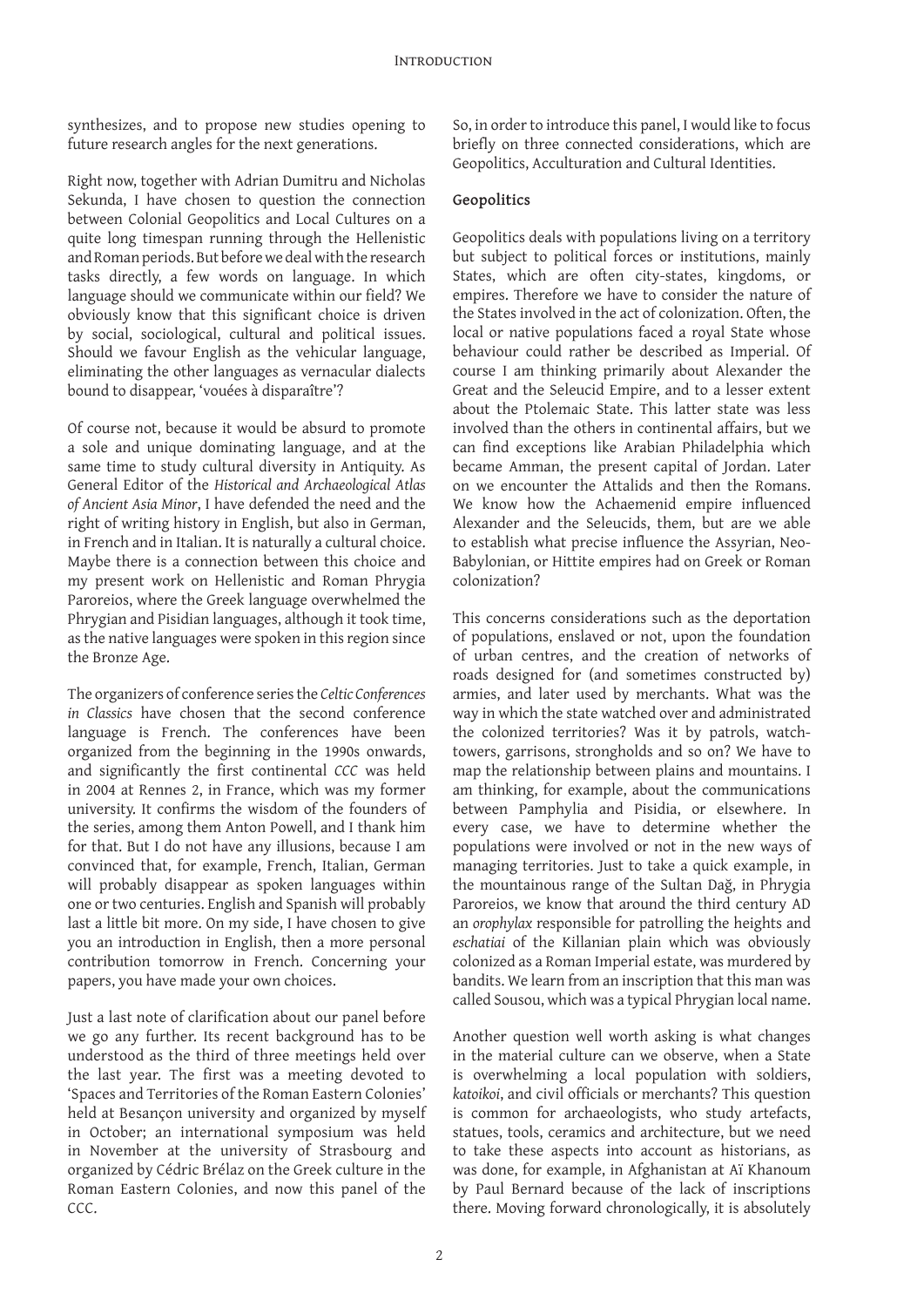necessary to study how the Romans were influenced by Royal Hellenistic practices in the way to colonize new territories and populations, in spite of the narrow specialities well-known among scholars.

Of course, we have to analyse systematically the precise role played by the local political, economic, social and religious élites facing the new power in the area. Was the collaboration fast? Was it long running? Where did it happen at the beginning, and where later on? Regularly we find cities or people ready to collaborate, and deep inaccessible valleys refusing to make any compromise for decades or more. In northern Pisidia, for example, people from the local city of Prostanna (close to the Eğirdir lake) deposited on the Greek island of Delos a dedication to a Roman official of the province of Asia (to the father or grandfather of Mark Antony) as early as 113 BC, but close to this city, another one called Tymbriada was reluctant to accede to Roman domination, and had a lot of troubles at the time of Mark Antony, losing three important and valuable tracts of territory to the powerful inhabitants of Apollonia in Pisidia. We are informed of this thanks to an inscription found by the American epigraphist J.R.S. Sterrett at the end of the nineteenth century.

The crucial topic in Antiquity was the ownership of agricultural land, mentioned in the inscription cited above. One of the main concerns of local geopolitics was the central question of how was the agricultural land distributed to the Greek or Roman colonists after it had been seized from the native population? Most of time the local indigenous populations were pushed out towards the *eschata*: mountains in the case of the Phrygians and Pisidians, or the steppe lands of central Phrygia where Galatian tribes were displaced, or to the Syrian *badiya* in the case of certain Iturean Arab tribes. Were there land-surveyors among the colonists? This was regularly the case from Alexander and his *bematistai* onwards down to the Roman colonists and governors with their *gromatici*. We learn this on the one hand from inscriptions, and on the other hand from the *Libri coloniarum*. In those latter technical texts, we can find advice given to the Roman colonists on how to divide up the allotments given to veterans, and also ways to fix the boundaries between a Roman colony and another city belonging to a rural local community, or to a Greek *polis* for example. For instance it could be a local river, a road, a milestone or the crest of a mountainous range. It goes without saying that the opinion of the local natives is not taken into account.

A connected theme which has to be studied is concerned with slaves, who were mainly present in order to work in the fields of the colonists. Do these slaves (and later freedmen under the Roman Empire) mainly come from elsewhere (enslaved as a result of war, trade or piracy), or were they captured in the area at the time of the

colonial conquest? In most cases onomastics can help us decide on this question.

Slavery and enslavement drive us to a wider social approach: what changes in personal status were created by the irruption of colonists onto a regional landscape? We must be aware of the geopolitical mess caused by military colonization in the form of the arrival of *katoikoi* or veterans in a specific place. What were the exact social, legal, cultural and political relationships between the natives and the newcomers? As far as the changes affecting local geopolitics are concerned, did the indigenous communities systematically become *kōmai* of the Graeco-Roman colonies or not, and when? Sometimes the rural communities of Phrygia became *poleis* or *civitates* in their own right, but this was a very late development, at the beginning of the fourth century AD under Diocletianus or Constantine, a long time after the *Constitutio Antoniniana*. The Phrygians wanted citizen status anyway, even if by that time it was politically hardly worth having, because they wished to be respected, rather than dominated and despised by the colonial cities, which was a very common thread in the Graeco-Roman and colonial mentality.

Last but not least, leaving to one side the epigraphic and literary sources, the coins struck by the Greek Hellenistic rulers and by the Roman colonies under the control of the central power, played an important role in the local economy. The eastern Roman colony of Pisidian Antioch (in fact in Phrygia Paroreios on the Pisidian border) diffused an enormous volume of bronze coins all over the region, thanks to its major hegemonic position as head of the Augustan colonial network in the southern Anatolian Taurus mountains, but also as *caput viae* of the *Via Sebaste*, the road which connected several regional colonies enabling the swift movement of Roman troops in the case of a Pisidian or Isaurian uprising. Of course the coinage of the other Hellenistic and Eastern Roman colonies has to be studied carefully for the role it played in the local economy, and also in terms of religious and political propaganda it displayed.

The contacts between native people and colonists lead logically to a phenomenon called acculturation.

#### **Acculturation**

One of the few positive points to arise as a consequence of colonization is its effect on the local culture of the area, because such cultural contacts give the birth to new cultures, or at least to new cultural features. So we could ask several questions such as:

Did the language of the colonists overwhelm the local vernacular language or not, and in what way? Did it happen quickly or slowly?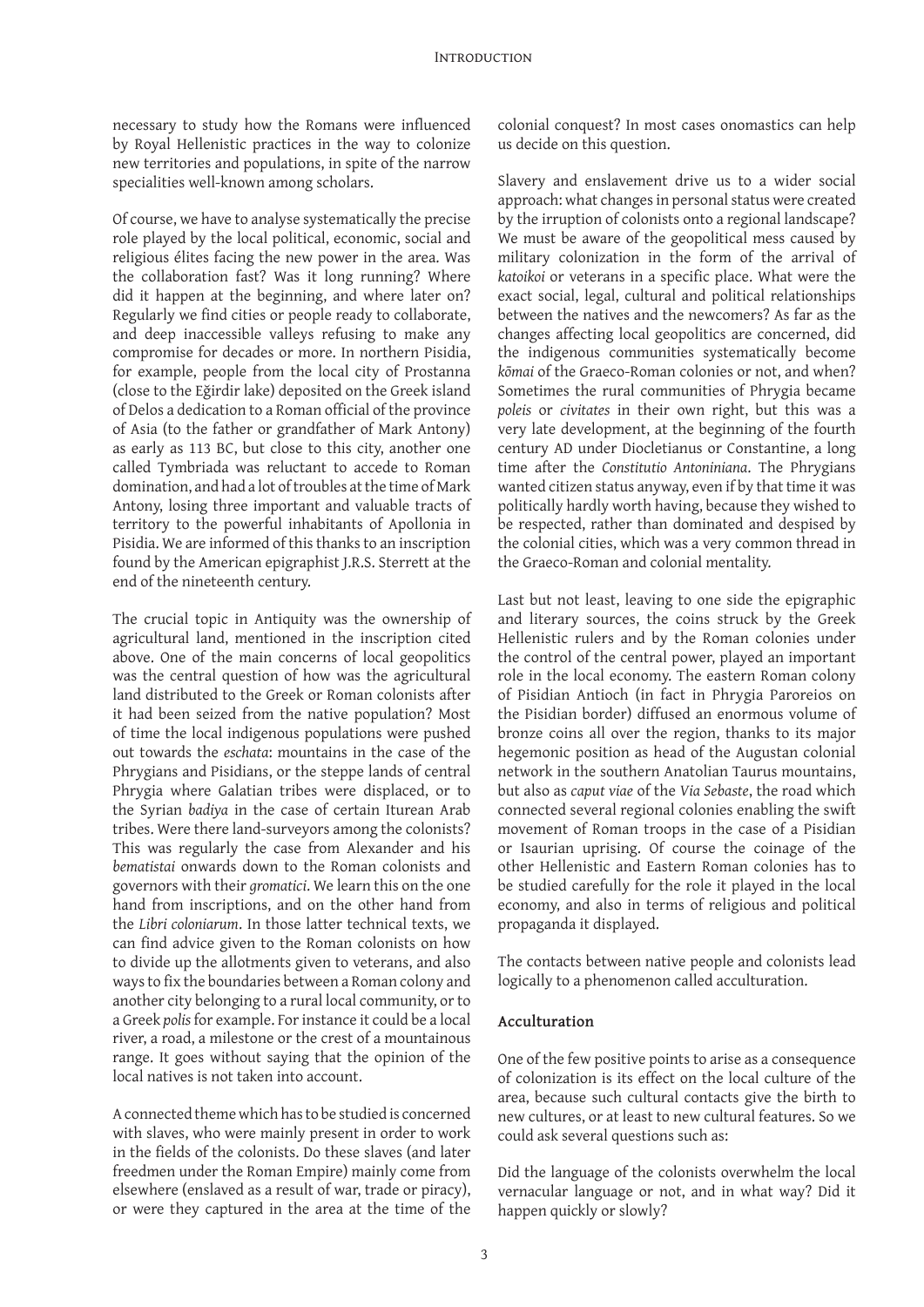Do we find bilingual families, and was it frequently the case, or not? When? Who?

What were the mutual influences between the native and the colonial languages? We are able to deduce these from the inscriptions thanks to a careful linguistic study based on lexicology and grammar.

As concerns social structures, it might be worth evaluating the composition of the families living in the colonized area. Epitaphs can be highly useful in this field. Very often we can observe that the women use vernacular or indigenous personal names, and that they are regularly married to a Graeco-Roman colonist, as seems only logical. This is another kind of domination which completes the political submission. The names given to the children is an important consideration. The decision on whether to give them vernacular or colonial names could be linked to the social status of the mother, and so on the actual influence she had in the household.

Onomastics plays a central role in this study, because the choice of which personal names to give the children is a central cultural feature. Some personal names continue to be used over centuries and even millennia. They can be the only trace left by a local language centuries after its disappearance. To give a few quick examples, names like Ouanaxos survived until the third or fourth centuries AD in Asia Minor although their origin dates back to *wanax*, a word meaning king, found on Linear B tablets dating back to the second millennium BC. In Romania, we are still able to find thousands of Hadriani and above all thousands of Traiani, commemorating the conqueror of the Ancient Dacia. But onomastic studies are not so simple. Although a Jewish presence is detectable in the Graeco-Roman cultural milieu since the times of Alexander, most Jews took Greek names, so that we are not able to distinguish them in the inscriptions of Syrian or Pisidian Antioch. In this case onomastics inform us about the degree of Hellenization.

The place and the role of the slaves among the colonial milieu give us clues as to the sociological situation, and this study allows a completion of the regional description including more traditionally an approach of the colonial and indigenous élites whose attitudes are responsible for a cultural fusion or not. Whatever the cultural blend resulting from colonization, we are more or less completely reliant on epigraphic documents to give us any clue of the cultural identity being expressed.

### **Cultural identities**

The arrival of colonists naturally creates deep changes in the local culture, and then in the representations that social and political groups create about themselves. These representations must be analysed because they can teach us a lot about how the communities regarded themselves.

What is the language of expression of the colonized communities?

What are the naming practices, native or colonial, adopted visible in the inscriptions?

Which cultural identities did they claim?

In Phrygia Paroreios and Northern Pisidia, we can find native communities called Tymandeis or Pliennoi (Phrygians) on the territory of Apollonia, and one called Moulasseis probably on the territory of Tymbriada, but the colonists of Pisidian Apollonia and of Neapolis of Phrygia in the Killanian Plain, around the Beyşehir lake called themselves 'Lycian and Thracian colonists' on their civic coins and official inscriptions alike during the Roman imperial era, in Greek, but using the Roman word *kolōn*/*kolonōn*, and not *katoikoi*, although their presence in the area dates back to the 160s BC. In fact they were settled by one of the Attalid kings after the treaty of Apameia, precisely Eumenes II, in order to defend the inner part of Phrygia Paroreios, and its wealthy agricultural plains against the Galatians. Because they were later jealous of the reputation of the powerful Roman colonists settled by Augustus in Pisidian Antioch, they adopted the Roman word *kolōn* between the end of the first century and the third century AD.

This peculiar period between the first and the third centuries AD witnessed an explosion of the cultural identities claimed by the communities of the Eastern Roman Empire in response to the cultural and political homogenization in progress over the longue durée. What were the reactions of the local communities when faced with the challenge posed by the dominant Graeco-Roman social strata? Generally we observe a complete assimilation, but sometimes there was cultural resistance, or a mixed situation.

When there was a common assimilation, we can trace it in onomastics, religious cult, dress and social habits. Here the study of funerary monuments can teach us a lot, because these documents reflect everyday social conformity. During the second and third centuries AD, we are for the most part unable to distinguish between natives and others any more, except when we find typical indigenous names in the inscriptions.

But we can find strong cultural resistance too. In this case, the subjugated populations expressed themselves through their native language and cults. In Phrygia Paroreios, the local Phrygian people accessed their written language again, and they continued to speak Phrygian at least until the sixth century AD. More incredibly the Pisidians, who were a Luwian speaking